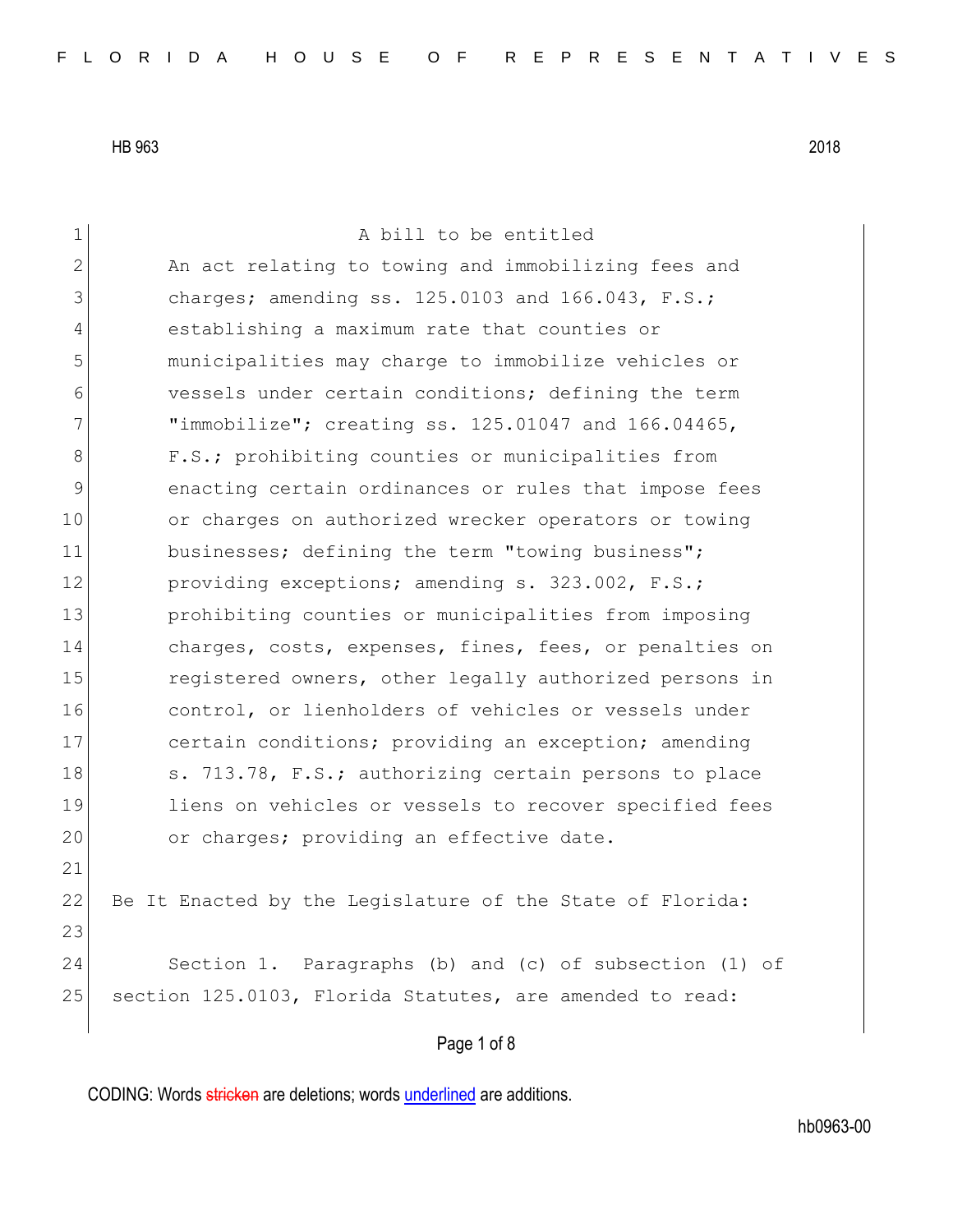26 125.0103 Ordinances and rules imposing price controls; 27 findings required; procedures.-

28 (1)

 (b) The provisions of this section shall not prevent the enactment by local governments of public service rates otherwise authorized by law, including water, sewer, solid waste, public 32 transportation, taxicab, or port rates, rates for towing of vehicles or vessels from or immobilization of vehicles or vessels on private property, or rates for removal and storage of wrecked or disabled vehicles or vessels from an accident scene or the removal and storage of vehicles or vessels in the event the owner or operator is incapacitated, unavailable, leaves the procurement of wrecker service to the law enforcement officer at the scene, or otherwise does not consent to the removal of the 40 vehicle or vessel.

41 (c) Counties must establish maximum rates which may be 42 charged on the towing of vehicles or vessels from or 43 immobilization of vehicles or vessels on private property, 44 removal and storage of wrecked or disabled vehicles or vessels 45 from an accident scene or for the removal and storage of 46 vehicles or vessels, in the event the owner or operator is 47 incapacitated, unavailable, leaves the procurement of wrecker 48 service to the law enforcement officer at the scene, or 49 otherwise does not consent to the removal of the vehicle or 50 vessel. The maximum rate to immobilize a vehicle or vessel on

### Page 2 of 8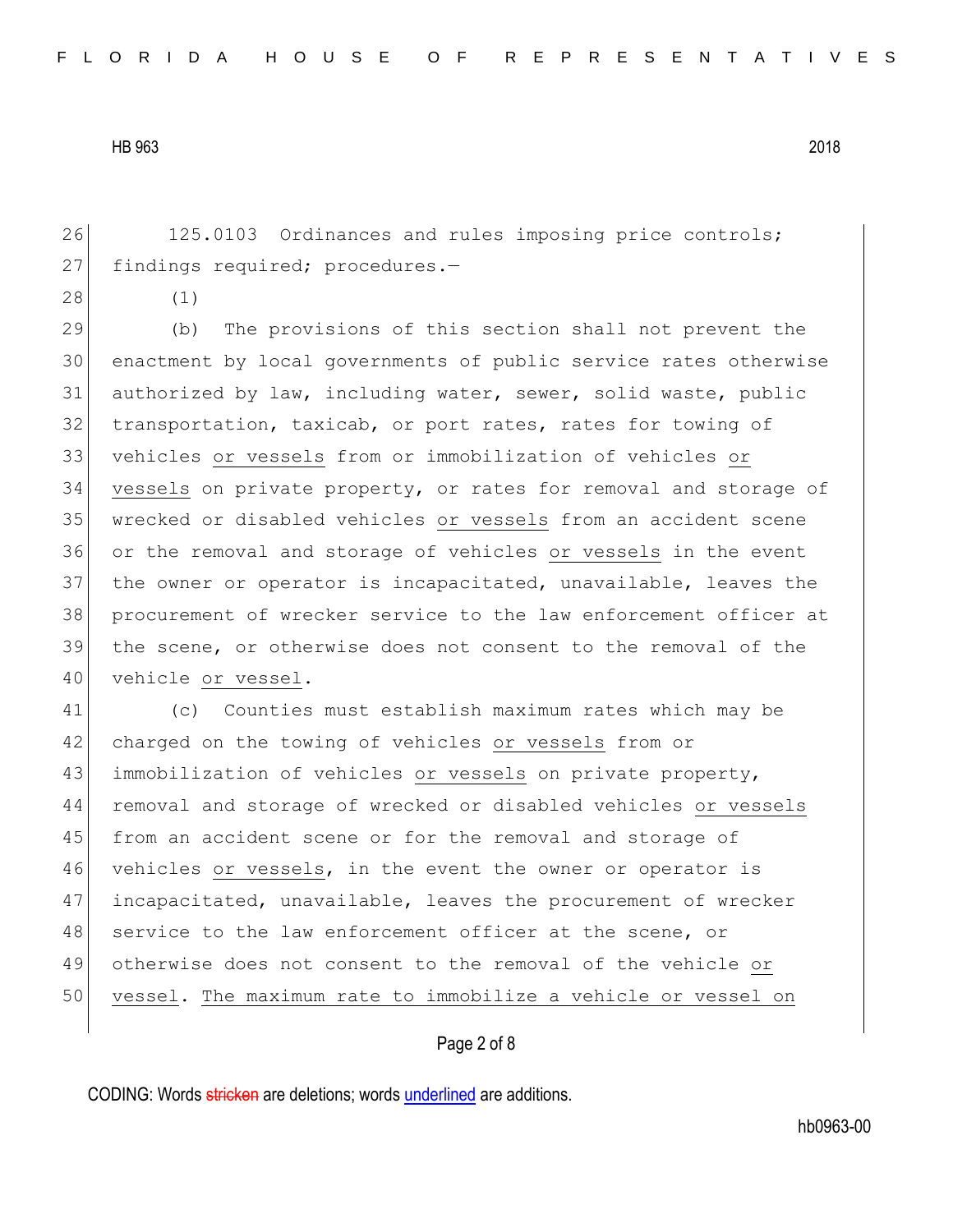51 public or private property may not exceed 20 percent of the 52 maximum rate to tow a vehicle or vessel from private property. 53 However, if a municipality chooses to enact an ordinance 54 establishing the maximum rates fees for the towing or 55 immobilization of vehicles or vessels as described in paragraph 56 (b), the county's ordinance shall not apply within such 57 municipality. For purposes of this paragraph, the term 58 "immobilize" means the act of rendering a vehicle or vessel 59 inoperable by the use of a device such as a "boot" or "club," 60 the "Barnacle," or any other device which renders a vehicle or 61 vessel inoperable. 62 Section 2. Section 125.01047, Florida Statutes, is created 63 to read: 64 125.01047 Rules and ordinances relating to towing 65 services.-66 (1) A county may not enact an ordinance or rule that would 67 impose a fee or charge on an authorized wrecker operator, as 68 defined in s. 323.002(1), or on a towing business for towing, 69 impounding, or storing a vehicle or vessel. As used in this 70 section, the term "towing business" means a business that 71 provides towing services for monetary gain. 72 (2) The prohibition set forth in subsection (1) does not 73 affect a county's authority to: 74 (a) Levy a reasonable business tax under s. 205.0315, s. 75 205.033, or s. 205.0535.

Page 3 of 8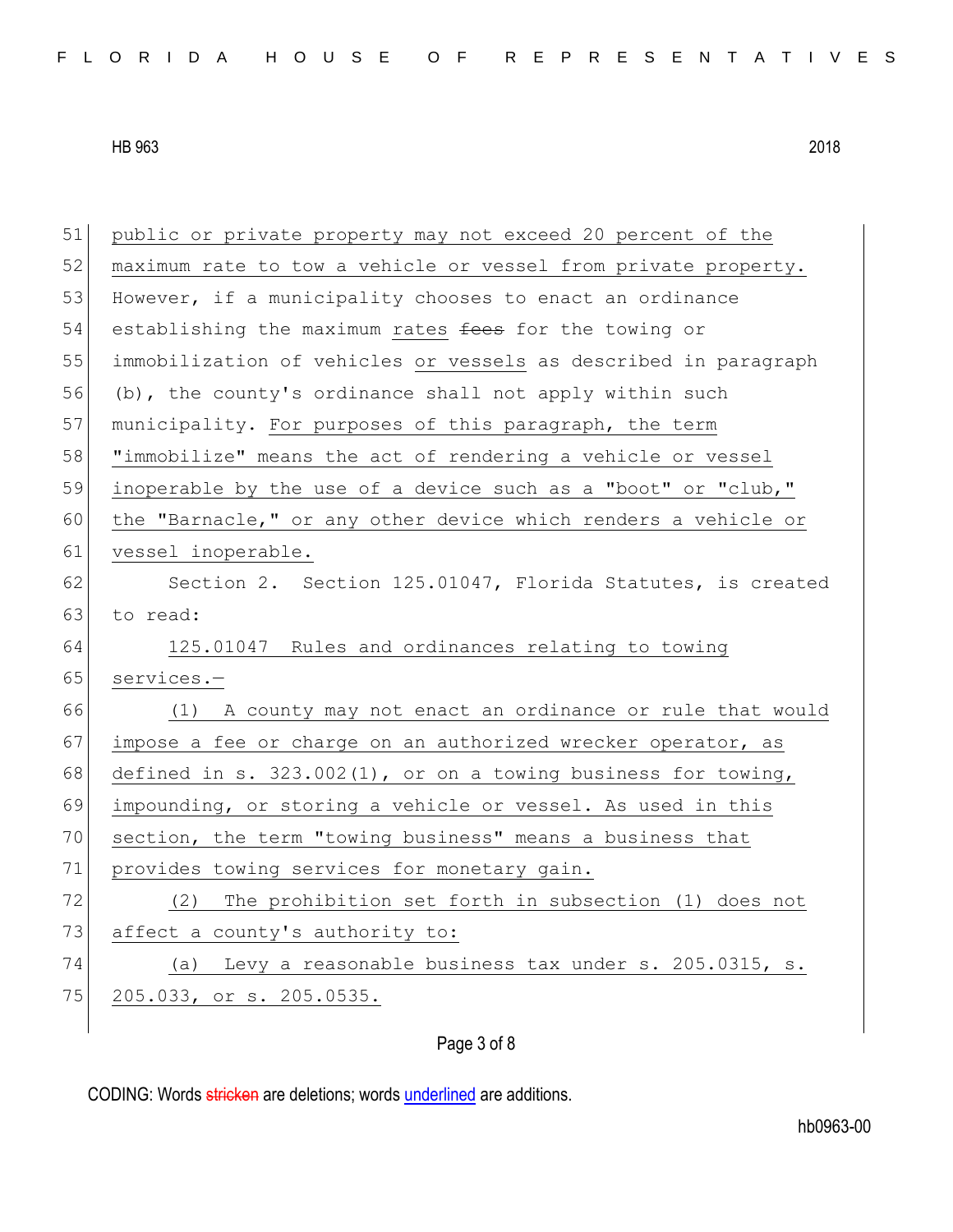76 (b) Impose and collect a reasonable administrative fee or 77 charge on the registered owner or other legally authorized 78 person in control of a vehicle or vessel, or the lienholder of a 79 vehicle or vessel, not to exceed 25 percent of the maximum 80 towing rate, to cover the cost of enforcement, including parking 81 enforcement, by the county when the vehicle or vessel is towed 82 from public property. However, an authorized wrecker operator or 83 towing business may impose and collect the administrative fee or 84 charge on behalf of the county and shall remit such fee or 85 charge to the county only after it is collected. 86 Section 3. Paragraphs (b) and (c) of subsection (1) of 87 section 166.043, Florida Statutes, are amended to read: 88 166.043 Ordinances and rules imposing price controls; 89 findings required; procedures.-90 (1) 91 (b) The provisions of this section shall not prevent the 92 enactment by local governments of public service rates otherwise 93 authorized by law, including water, sewer, solid waste, public 94 transportation, taxicab, or port rates, rates for towing of 95 vehicles or vessels from or immobilization of vehicles or 96 vessels on private property, or rates for removal and storage of 97 wrecked or disabled vehicles or vessels from an accident scene 98 or the removal and storage of vehicles or vessels in the event 99 the owner or operator is incapacitated, unavailable, leaves the 100 procurement of wrecker service to the law enforcement officer at

## Page 4 of 8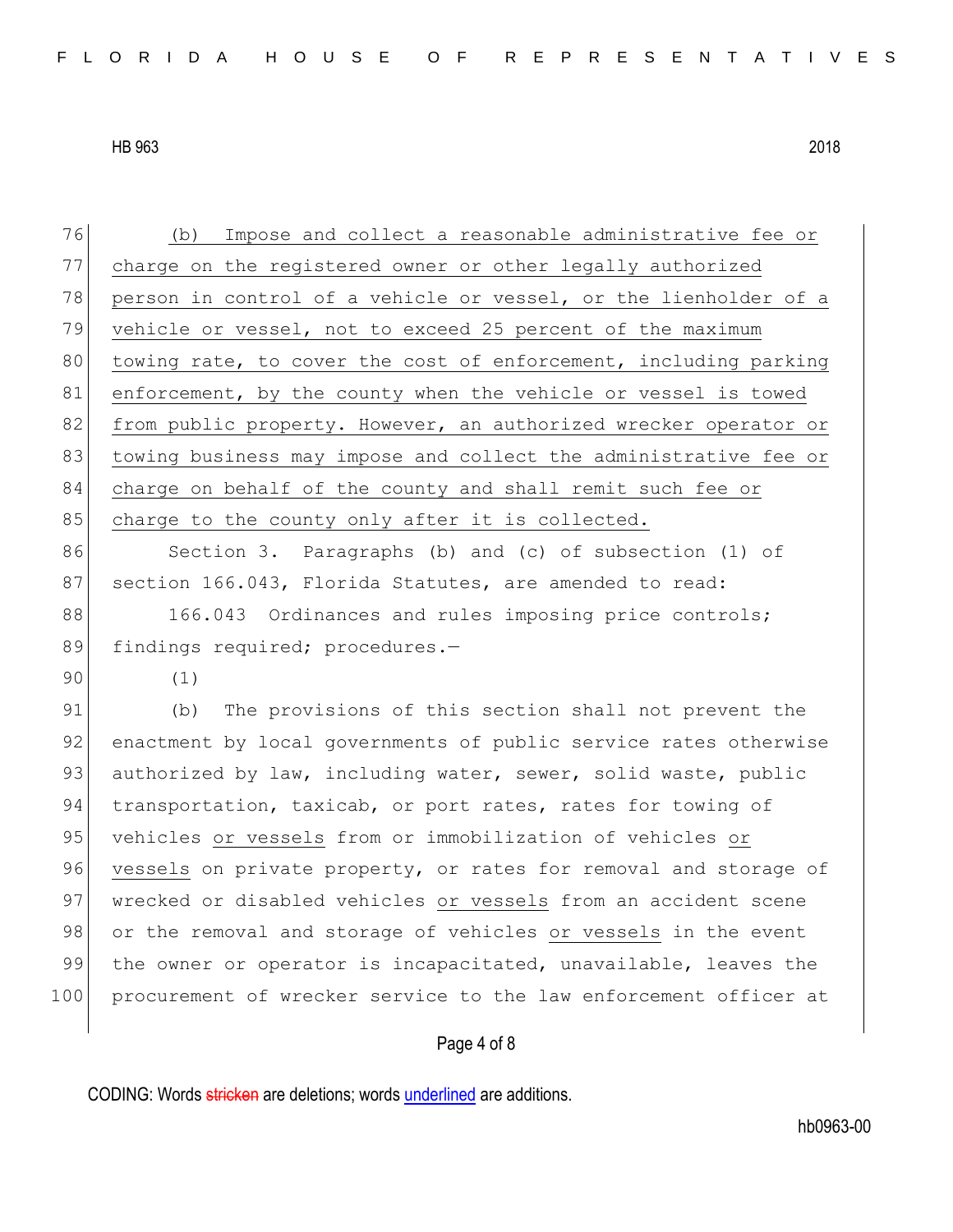101 the scene, or otherwise does not consent to the removal of the 102 vehicle or vessel.

103 (c) Counties must establish maximum rates which may be 104 charged on the towing of vehicles or vessels from or 105 immobilization of vehicles or vessels on private property, 106 removal and storage of wrecked or disabled vehicles or vessels 107 from an accident scene or for the removal and storage of 108 vehicles or vessels, in the event the owner or operator is 109 incapacitated, unavailable, leaves the procurement of wrecker 110 service to the law enforcement officer at the scene, or 111 otherwise does not consent to the removal of the vehicle or 112 vessel. The maximum rate to immobilize a vehicle or vessel on 113 public or private property may not exceed 20 percent of the 114 maximum rate to tow a vehicle or vessel from private property. 115 However, if a municipality chooses to enact an ordinance 116 establishing the maximum rates fees for the towing or 117 immobilization of vehicles or vessels as described in paragraph 118 (b), the county's ordinance established under s. 125.0103 shall 119 not apply within such municipality. For purposes of this 120 paragraph, the term "immobilize" means the act of rendering a 121 vehicle or vessel inoperable by the use of a device such as a 122 "boot" or "club," the "Barnacle," or any other device which 123 renders a vehicle or vessel inoperable. 124 Section 4. Section 166.04465, Florida Statutes, is created 125 to read:

# Page 5 of 8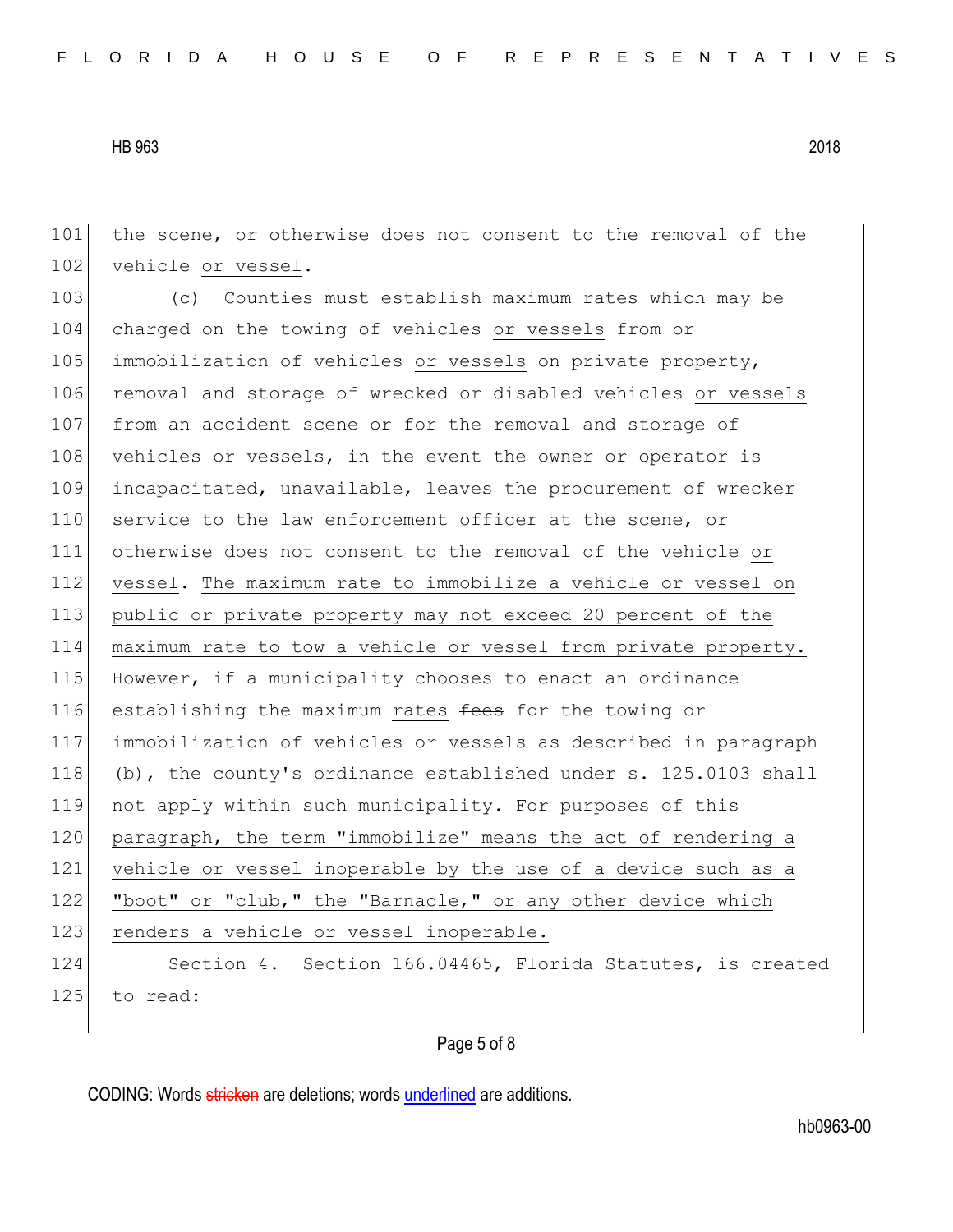126 166.04465 Rules and ordinances relating to towing 127 services.-128 (1) A municipality may not enact an ordinance or rule that 129 would impose a fee or charge on an authorized wrecker operator, 130 as defined in s. 323.002(1), or on a towing business for towing, 131 impounding, or storing a vehicle or vessel. As used in this 132 section, the term "towing business" means a business that 133 provides towing services for monetary gain. 134 (2) The prohibition set forth in subsection (1) does not 135 affect a municipality's authority to: 136 (a) Levy a reasonable business tax under s. 205.0315, s. 137 205.043, or s. 205.0535. 138 (b) Impose and collect a reasonable administrative fee or 139 charge on the registered owner or other legally authorized 140 person in control of a vehicle or vessel, or the lienholder of a 141 vehicle or vessel, not to exceed 25 percent of the maximum 142 towing rate, to cover the cost of enforcement, including parking 143 enforcement, by the municipality when the vehicle or vessel is 144 towed from public property. However, an authorized wrecker 145 operator or towing business may impose and collect the 146 administrative fee or charge on behalf of the municipality and 147 shall remit such fee or charge to the municipality only after it 148 is collected. 149 Section 5. Subsection (4) of section 323.002, Florida 150 Statutes, is renumbered as subsection  $(5)$ , and a new subsection

Page 6 of 8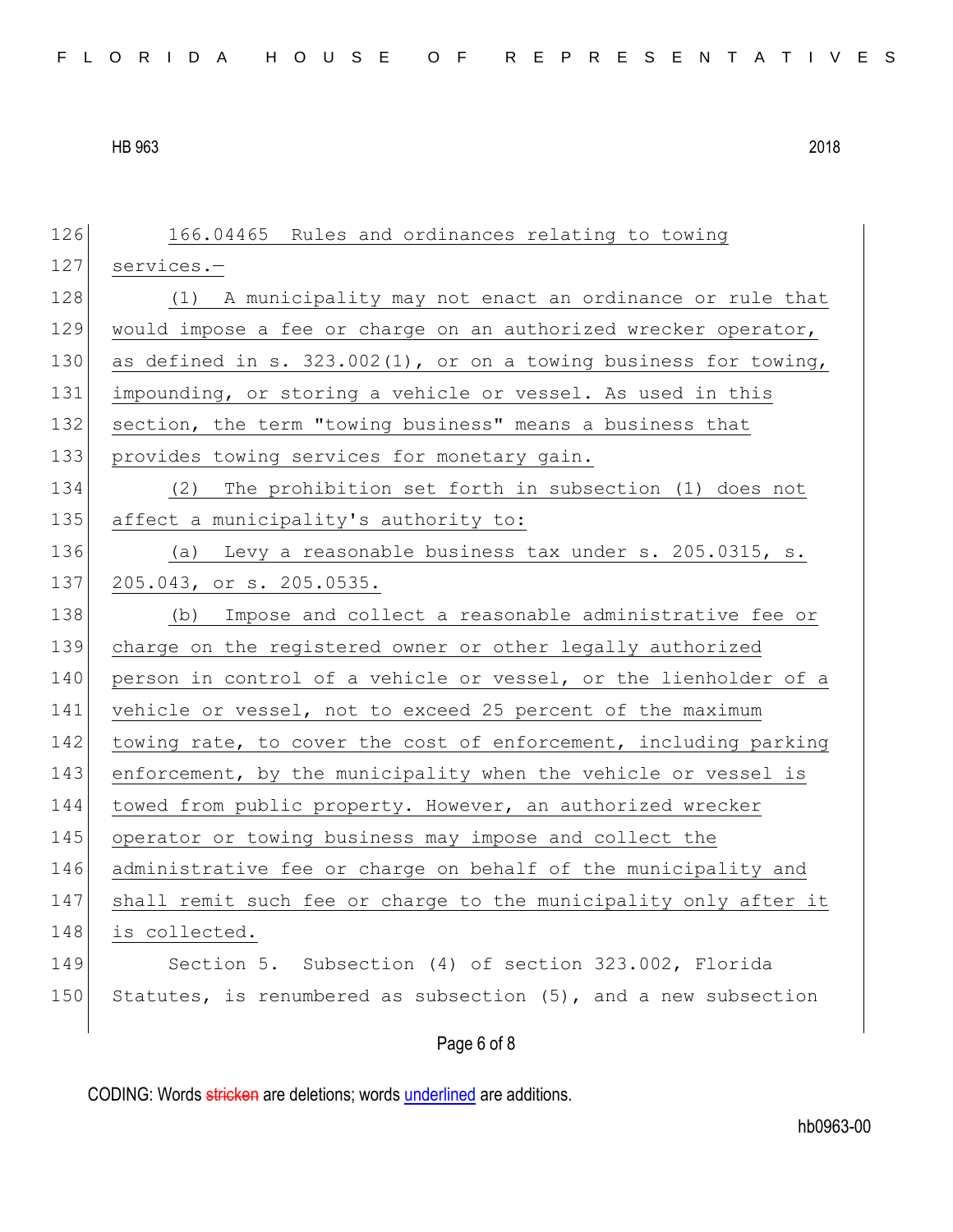151 (4) is added to that section to read: 152 323.002 County and municipal wrecker operator systems; 153 penalties for operation outside of system.-154 (4)(a) Except as provided in paragraph (b), a county or 155 municipality may not adopt or maintain in effect an ordinance or 156 rule that imposes a charge, cost, expense, fine, fee, or penalty 157 on a registered owner or other legally authorized person in 158 control of a vehicle or vessel, or the lienholder of a vehicle 159 or vessel, when the vehicle or vessel is towed by an authorized 160 wrecker operator under this chapter. 161 (b) A county or municipality may adopt or maintain an 162 ordinance or rule that imposes a reasonable administrative fee 163 or charge on the registered owner or other legally authorized 164 person in control of a vehicle or vessel, or the lienholder of a 165 vehicle or vessel, that is towed by an authorized wrecker 166 operator, not to exceed 25 percent of the maximum towing rate, 167 to cover the cost of enforcement, including parking enforcement, 168 by the county or municipality when the vehicle or vessel is 169 towed from public property. However, an authorized wrecker 170 operator or towing business may impose and collect the 171 administrative fee or charge on behalf of the county or 172 municipality and shall remit such fee or charge to the county or 173 municipality only after it is collected. 174 Section 6. Subsection (2) of section 713.78, Florida 175 Statutes, is amended to read:

## Page 7 of 8